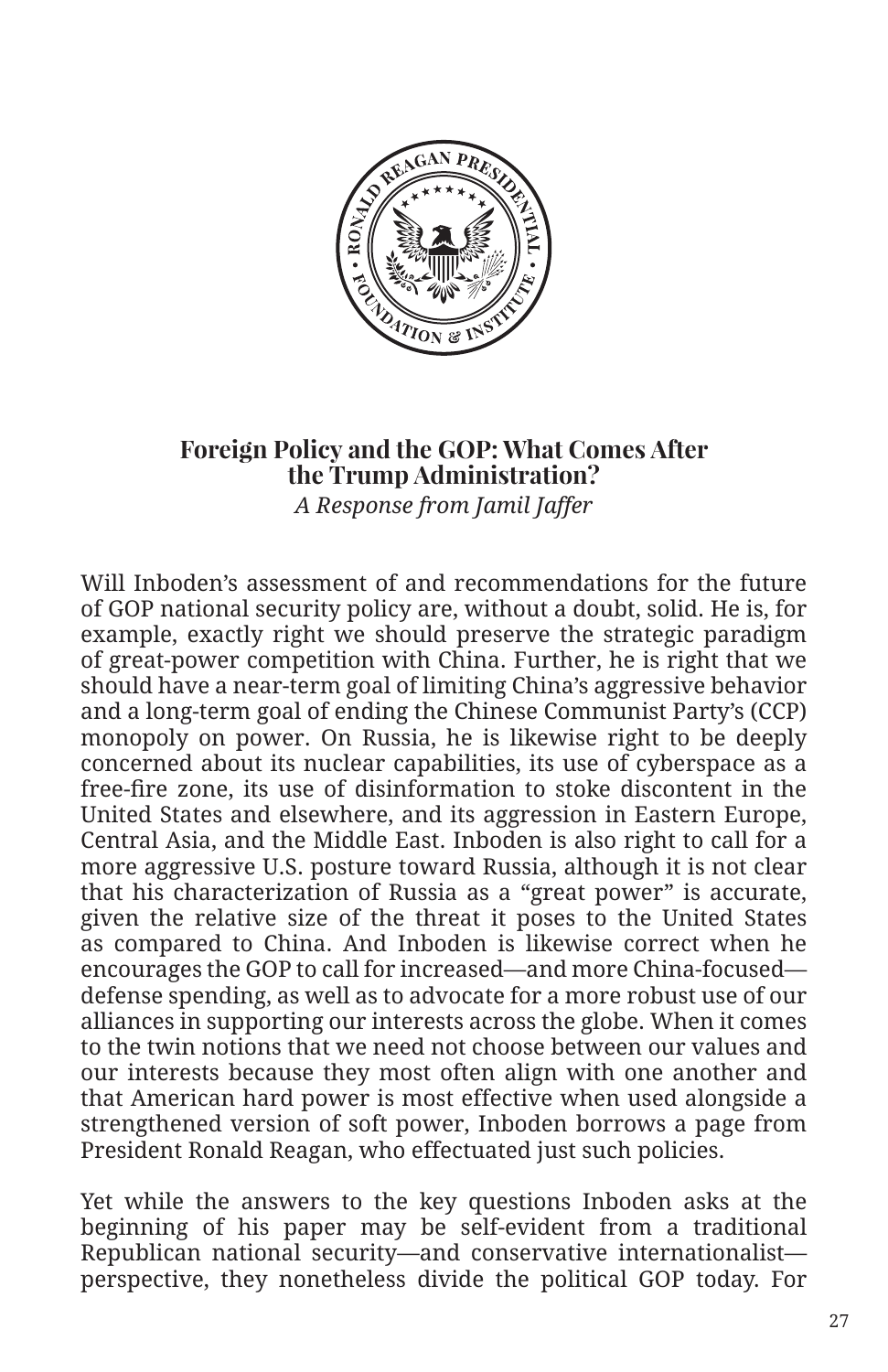example, there can be no question that the United States must lead the free world, rejecting the siren song of isolationism and maintaining a strong forward presence abroad to stave off wars before they approach our borders. However, many Republicans in Congress—and the former president—disagree. Many are prepared to retreat home and hope to hide from the world, relying on our two oceans for security.

There should likewise be little doubt in the minds of true conservative internationalists that allies are a net benefit, particularly when we make common cause with them around our shared interests, as traditional Republican national security leaders have done for three generations. Yet the former president mocked nearly all our allies and pushed them away on a regular basis. And yes, it is true, free trade is good for America—as long as it is truly free and fair. Many GOP members in Congress, however, question this approach and wish for a return to a mercantilist past. To be sure, a balanced trade policy that includes a strong industrial policy for critical technologies is appropriate (particularly when it comes to China, which regularly flouts international norms). However, the approach of many Republicans to toss away free trade like a passing fad is truly a mistake.

Indeed, Inboden's hopeful assessment at the core of his paper—that conservative internationalism remains a highly viable near-term concept for the modern political GOP—is one that may, unfortunately, be proven wrong, at least for now. Indeed, if President Donald Trump (or someone that shares his penchant for isolationism and populism) becomes the next Republican president, we ought to be prepared for conservative internationalism and traditional Republican national security policy to face an even longer night in the wilderness.

Inboden points to polling numbers that purport to show traditional national security views continue to hold sway among the self-described Republican base. However, these same Republican voters have overwhelmingly supported a presidential candidate for two election cycles (and may for a third time), who simply does not hold the majority (or perhaps even a handful) of those views.

For example, President Trump—just like Democratic Presidents Barack Obama and Joe Biden and self-described Democratic Socialist Bernie Sanders—believes fervently in ending all "endless wars." This view is most assuredly *not* Republican national security orthodoxy, nor is it grounded in conservative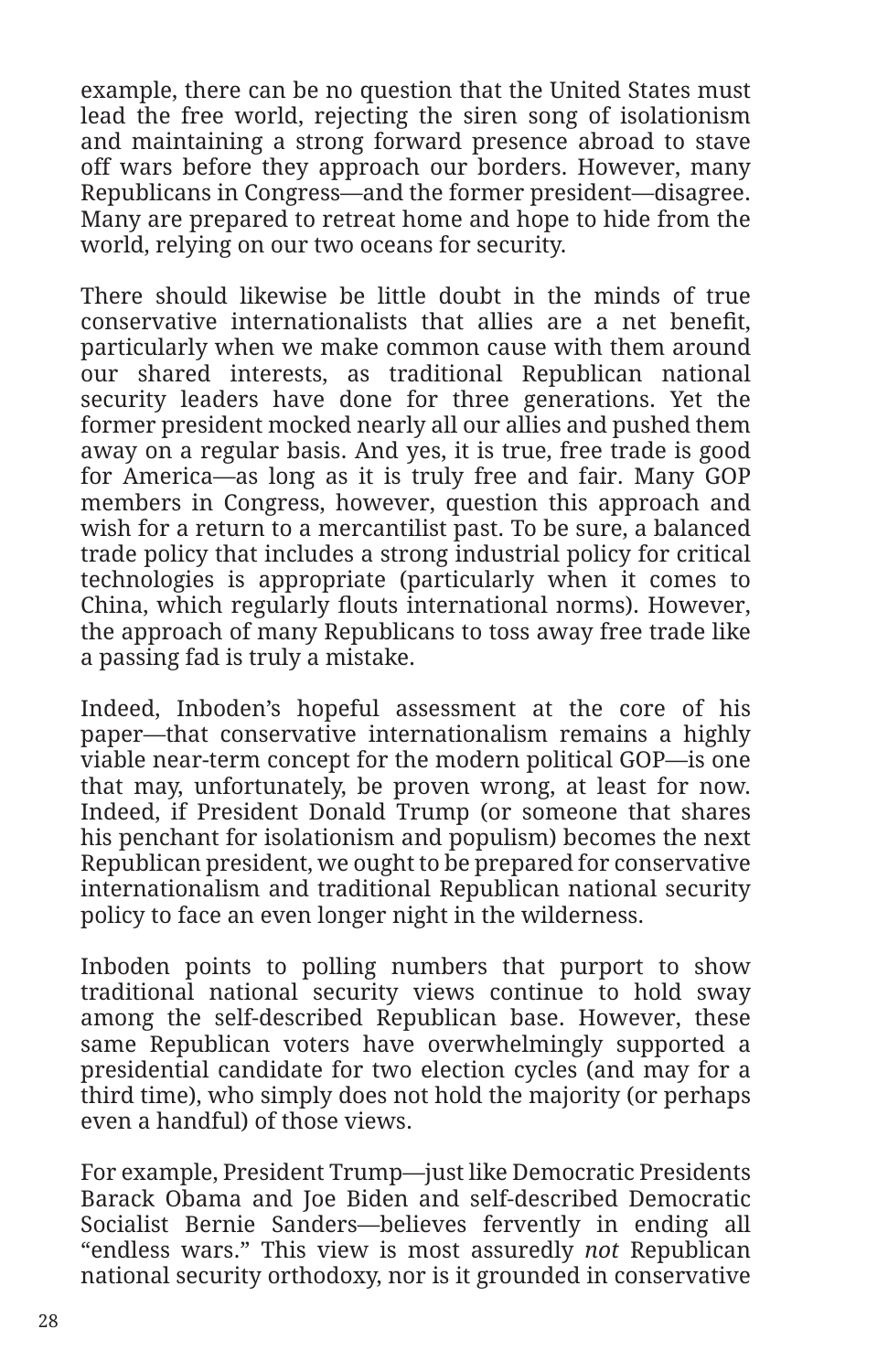internationalism. Republicans generally believe in fighting wars until they are won, particularly the type of wars like the Global War on Terrorism that have kept us relatively safe at home for two decades. And conservative internationalists certainly do not leave our allies who have increasingly fought (and won) our wars for us—out in the cold. Yet, just like President Obama before him and President Biden after him, that is exactly what President Trump did. By doubling down on getting American troops out of Afghanistan while our European allies picked up the slack, each of these presidents left our Afghan allies to hang and our European colleagues holding together what little there was left to preserve. Likewise in Iraq, President Trump claimed credit for the destruction of ISIS's territorial caliphate yet proceeded to abandon the Kurds (who actually fought and won that conflict for us) to satisfy an erstwhile authoritarian ally. This move has shades of President Obama's encouragement of the Syrian uprising and other movements across the Middle East and North Africa, including the Iranian Green movement, only to abandon them when the going got tough. And let us not forget that it was President Trump—not some antimilitary, socialist do-gooder—who suggested we should pull our troops out of South Korea and Germany. Again, these are hardly traditional Republican positions.

President Biden will now have to bear the heat of his ultimate decision to complete the Obama-initiated and Trump-supported retreat in Central Asia and the political costs of bailing out of Afghanistan in the most tone-deaf way possible—on the 20th anniversary of the murder of 2,996 Americans. However, we should be clear that it was a Republican president, Donald Trump, who tried hard to get us out even sooner and who would have expanded this military retrenchment globally. Indeed, as Inboden himself notes, these strains of isolationism and skepticism about the use of American power were nothing new for Donald Trump. To the contrary, these views date back to the late 1980s, when he attacked President Reagan's national security policies before becoming a card-carrying Democrat for nearly a decade.

Now, as Inboden points out, certain important aspects of the Trump administration's national security policies do, in fact, sit firmly in the heart of traditional Republican approaches to national security. The Trump administration's defense of American sovereignty, its (eventual) tough stance on China, its maximum pressure campaign on Iran, its prioritization of religious freedom around the globe (including its highlighting of the outrageous treatment of the Uyghur Muslims by the CCP), and its restoration of (some) critical defense spending are, without a doubt, decisions that true conservatives ought to applaud. But as Inboden also points out, for each of these policies that his more conservative staff and cabinet were able to put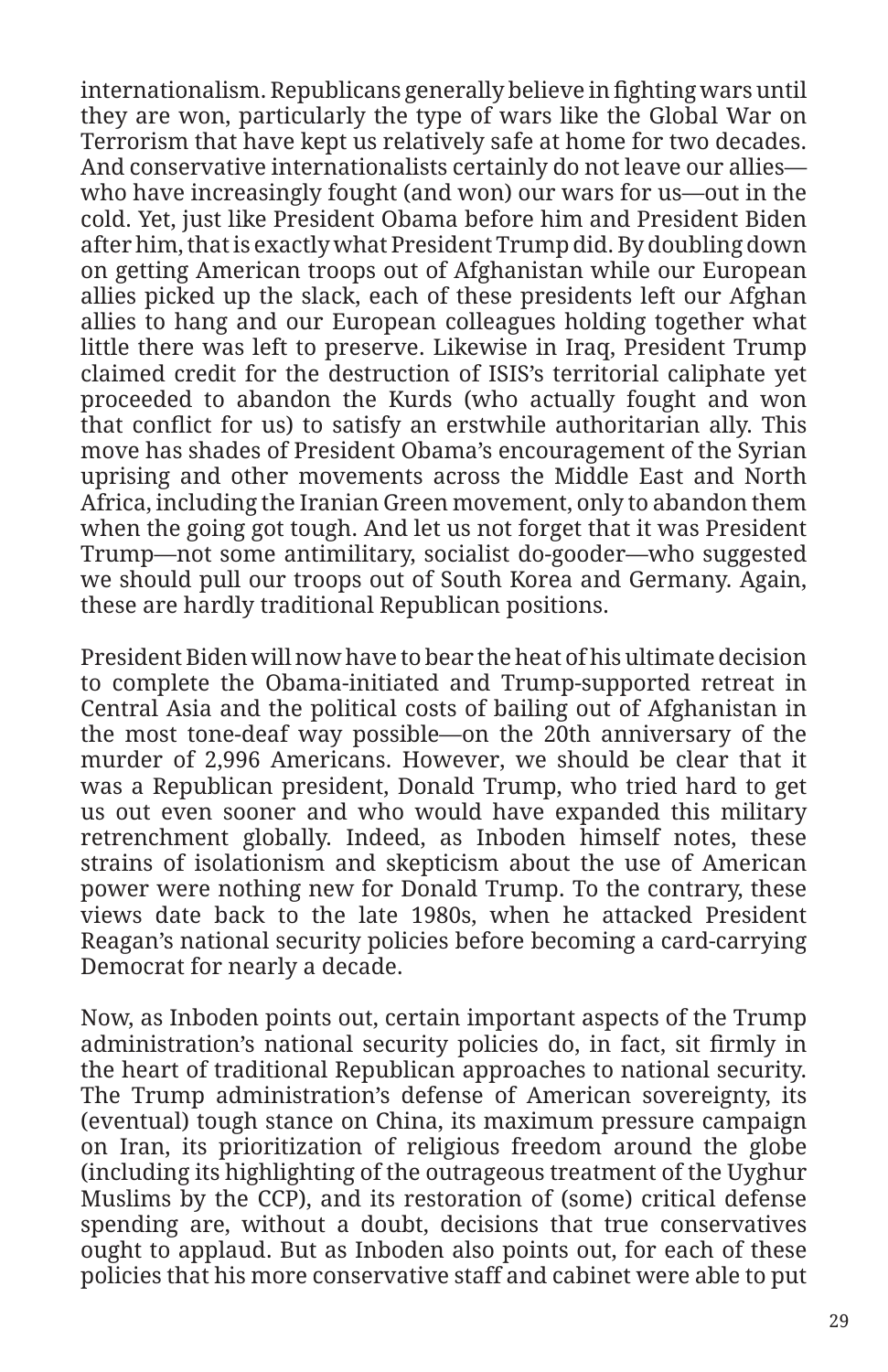in place, dozens of other opportunities were squandered or walked back by the very man that Republican voters desperately sought to put in office for a second term. Whether one looks to President Trump's coddling of Vladimir Putin and his public refutation of the U.S. intelligence community in favor of that former KGB apparatchik (a position he doubled down on just last month), his discovery of a kindred spirit in Xi Jinping (at least pre-COVID-19), or his belief that he could win over Kim Jong-Un with bluster and bravado, he is hardly the type of leader that conservative national security Republicans would historically have supported.

Yet here we are. In November 2020, over 90 percent of Republicans voted for President Trump. Even now—after the January 6th insurrection brought the worst threat to the Capitol since its targeting by al Qaeda in 2001—74 percent of Republican voters support a review of the 2020 presidential election results, 51 percent believe that information will be uncovered that will change the election's outcome, and 59 percent think that former President Trump should play a "major role" in the GOP's future. This is a far cry from the traditional type of Republican conservative national security voters who have historically put country before party—and both country and party before any individual leader.

And it is not just the personal politics of President Trump that are troubling. It is what this sustained groundswell of support for him as the leader of the modern political GOP means for Republicans in Congress. One need only look at the composition of the House GOP, the outrageous ousting of Representative Liz Cheney (a true Reaganstyle national security conservative), the ongoing efforts to primary elected leaders like Representative Anthony Gonzalez, and the inability of the majority of congressional Republicans in both houses to get behind a commission to investigate the horrific events of January 6th for fear of political reprisals to see that Trump's political coattails extend well beyond his own candidacy. Indeed, many of the new members of Congress elected by GOP voters—including some notable Republican insurrectionists—trend strongly toward isolationism and populism.

If all this is true, what does it mean for the future of Republican national security policy? Unfortunately, at least in the short term, probably nothing good. While there can be no question that our movement—whether one calls it traditional Republican national security policy, conservative internationalism, Reagan-style leadership, or something else—will ultimately prevail in the longrun, barring a major global event on the scale of 9/11, it is perfectly reasonable to fear that the immediate politics of our party will make it hard for this movement to return to the fore in the present moment.